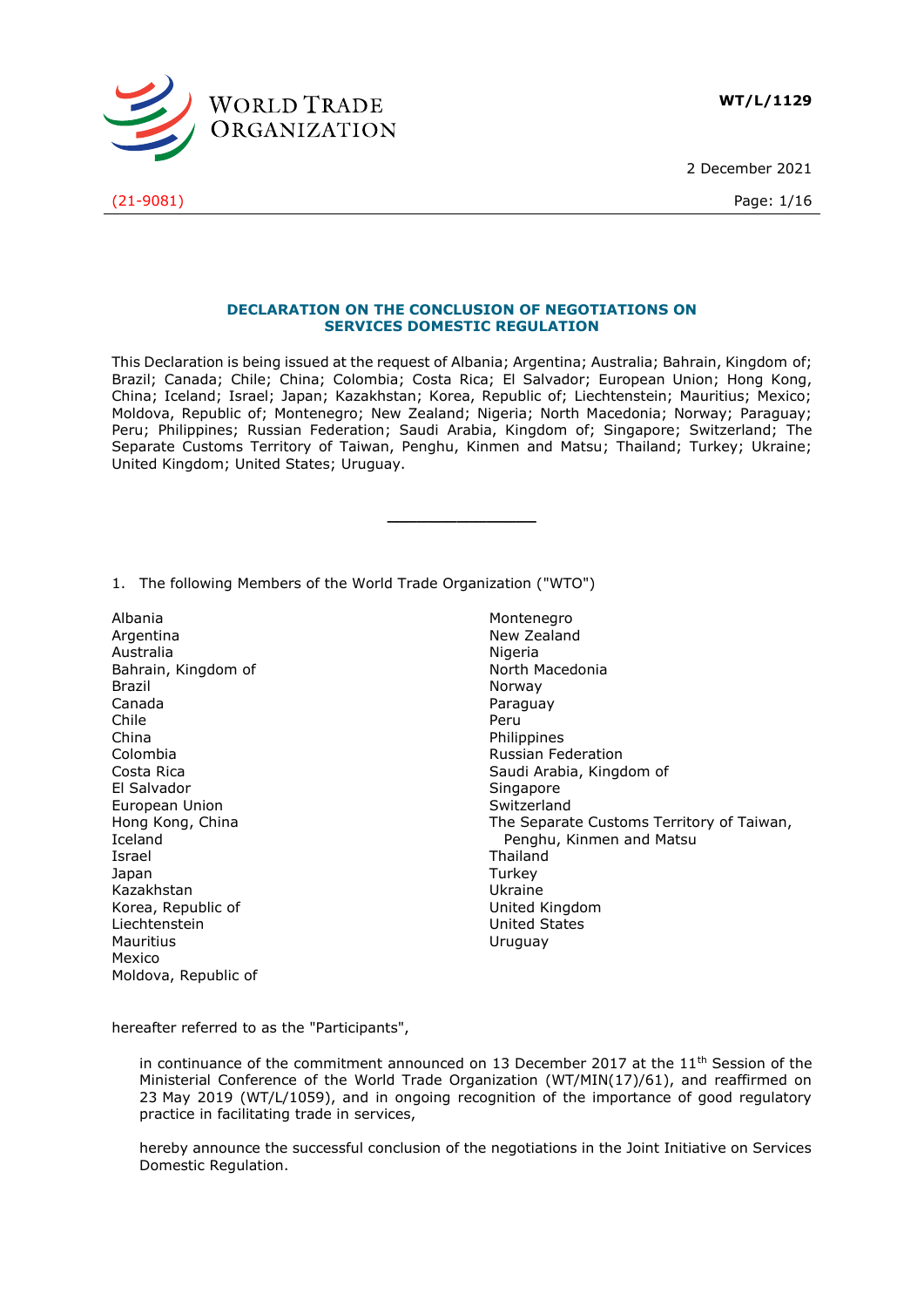- 2. The Participants note the conclusion of negotiations on the Reference Paper on Services Domestic Regulation (INF/SDR/2, of 26 November 2021, Annex 1).
- 3. The Participants welcome the Schedules of Specific Commitments (INF/SDR/3/Rev.1, of 2 December 2021, Annex 2) which were submitted as their contributions to finalize the negotiations.
- 4. The Participants intend to incorporate the disciplines in the Reference Paper as additional commitments into their GATS Schedules, in accordance with Section I of the Reference Paper.
- 5. Subject to the completion of any required domestic procedures, the Participants aim to submit their Schedules of Specific Commitments for certification, in accordance with the Procedures for the Certification of Rectifications or Improvements to Schedules of Specific Commitments (S/L/84, of 14 April 2000), within twelve months of the date of this Declaration.
- 6. Within six months of the date of this Declaration, the Participants intend to convene to provide an update on their progress in completing any required domestic procedures and assess whether their Schedules of Specific Commitments can be submitted for certification earlier than the timeframe specified in paragraph 5.
- 7. The Participants welcome any other WTO Member to join this Declaration with a view to incorporating the disciplines in the Reference Paper as additional commitments into its GATS Schedule, in accordance with Section I of the Reference Paper.

**\_\_\_\_\_\_\_\_\_\_\_\_\_\_\_**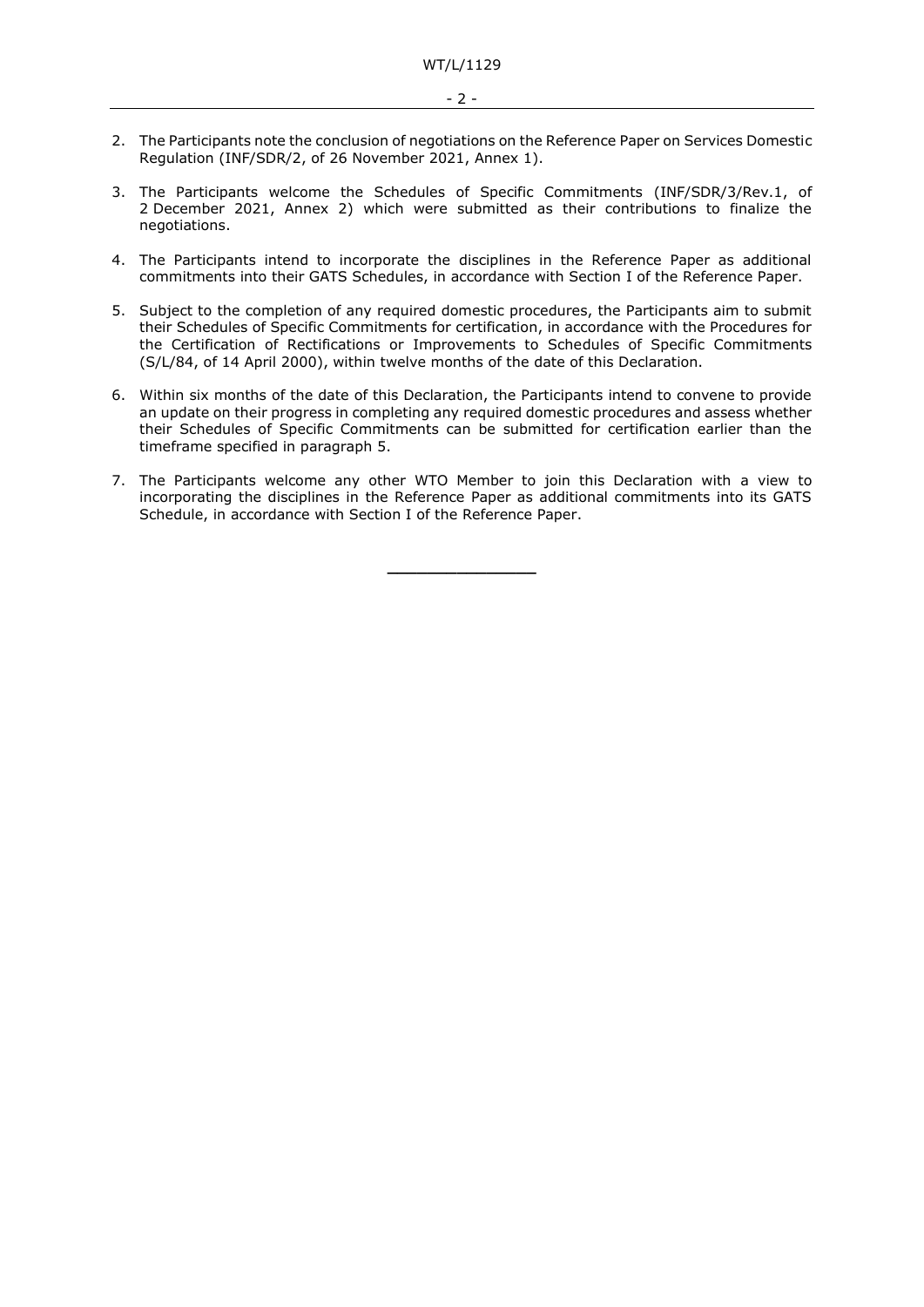WT/L/1129

- 3 -

## **ANNEX 1**



**INF/SDR/2**

26 November 2021

(21-8948) Page: 1/12

# **JOINT INITIATIVE ON SERVICES DOMESTIC REGULATION**

REFERENCE PAPER ON SERVICES DOMESTIC REGULATION

**\_\_\_\_\_\_\_\_\_\_\_\_\_\_\_**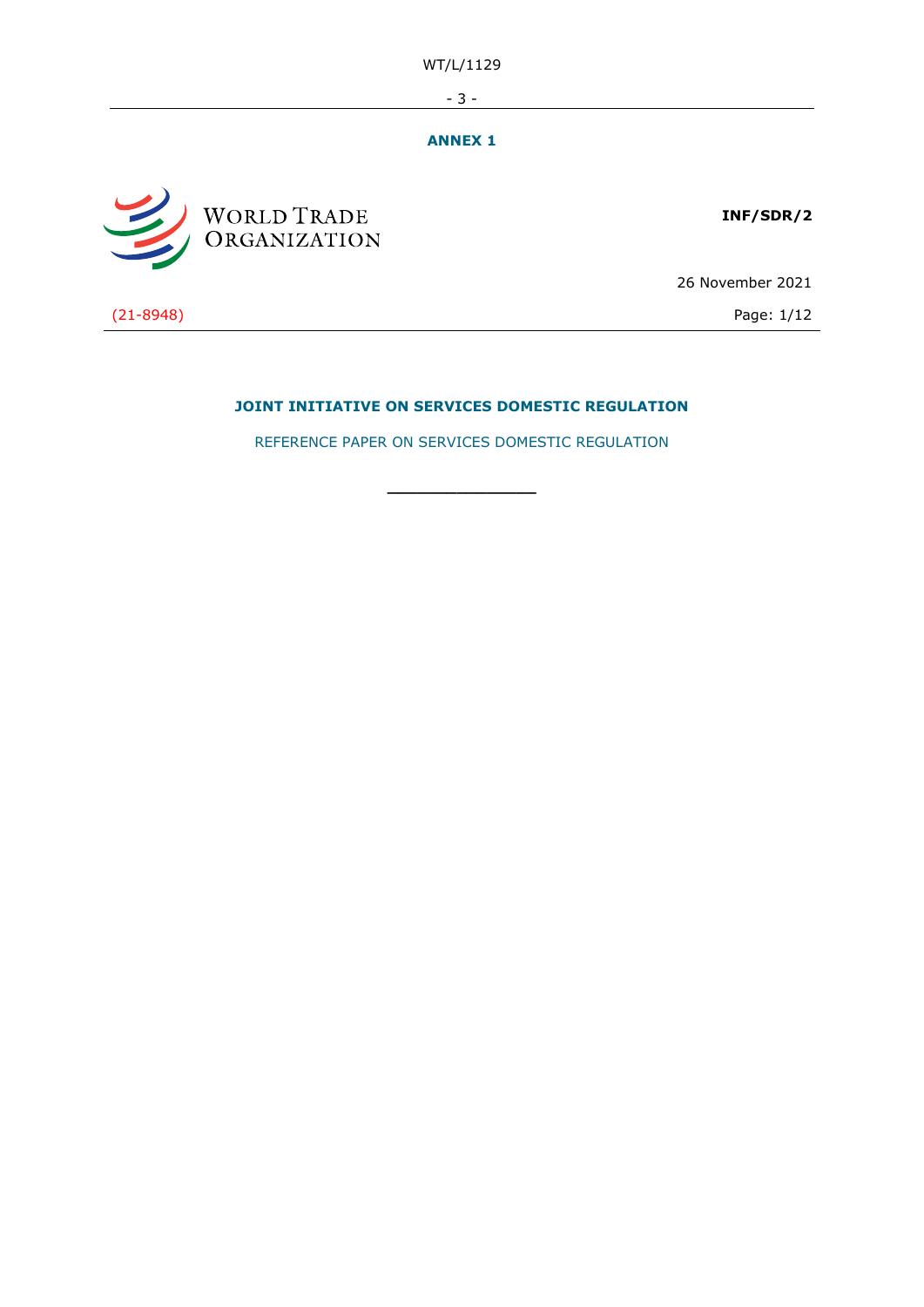#### - 4 -

## **REFERENCE PAPER ON SERVICES DOMESTIC REGULATION**

## SECTION I

- 1. Members have agreed to the disciplines on Services Domestic Regulation in this Reference Paper ("disciplines") with the objective of elaborating upon the provisions of the General Agreement on Trade in Services ("Agreement"), pursuant to paragraph 4 of Article VI of the Agreement.<sup>1</sup>
- 2. Members recognize the difficulties which may be faced by service suppliers, particularly those of developing country Members, in complying with measures relating to licensing requirements and procedures, qualification requirements and procedures, and technical standards of other Members and in particular, the specific difficulties which may be faced by service suppliers from least-developed country Members.
- 3. Members recognize the right to regulate, and to introduce new regulations, on the supply of services within their territories in order to meet their policy objectives.
- 4. Members further recognize the existence of asymmetries with respect to the degree of development of services regulations in different countries, especially in the case of developing and least-developed country Members.
- 5. The disciplines shall not be construed to prescribe or impose any particular regulatory provisions regarding their implementation.
- 6. The disciplines shall not be construed as diminishing any obligations of Members under the Agreement.

#### **Sectoral Coverage and Scheduling Modalities**

- 7. Members shall inscribe the disciplines in Section II in their Schedules as additional commitments under Article XVIII of the Agreement. Members may choose to inscribe the alternative disciplines in Section III for their commitments in financial services.
- 8. The disciplines inscribed pursuant to paragraph 7 of this Section apply where specific commitments are undertaken. In addition, Members are encouraged to inscribe in their Schedules additional sectors to which the disciplines apply.
- 9. Members may exclude the discipline set out in paragraph 22 (d) of Section II and paragraph 19 (d) of Section III from the additional commitments scheduled under paragraph 7 of this Section.

#### **Development**

#### *Transitional Periods for Developing Country Members*

10. A developing country Member may designate specific disciplines for implementation on a date after a transitional period of no longer than 7 years following the entry into force of these disciplines. The scope of the designation may be limited to individual services sectors or subsectors. The transitional periods shall be inscribed in the respective Schedules of specific commitments. A developing country Member requiring an extended transitional period for implementation shall submit a request in accordance with relevant procedures.<sup>2</sup> Members shall give sympathetic consideration to granting such requests, taking into account the specific circumstances of the Member submitting the request.

 $1$  Members recognize that further disciplines may be developed pursuant to paragraph 4 of Article VI of the Agreement.

 $2$  Relevant procedures include requests for a Waiver in accordance with paragraph 3 (b) of Article IX of the Marrakesh Agreement, or invocation of Article XXI of the GATS.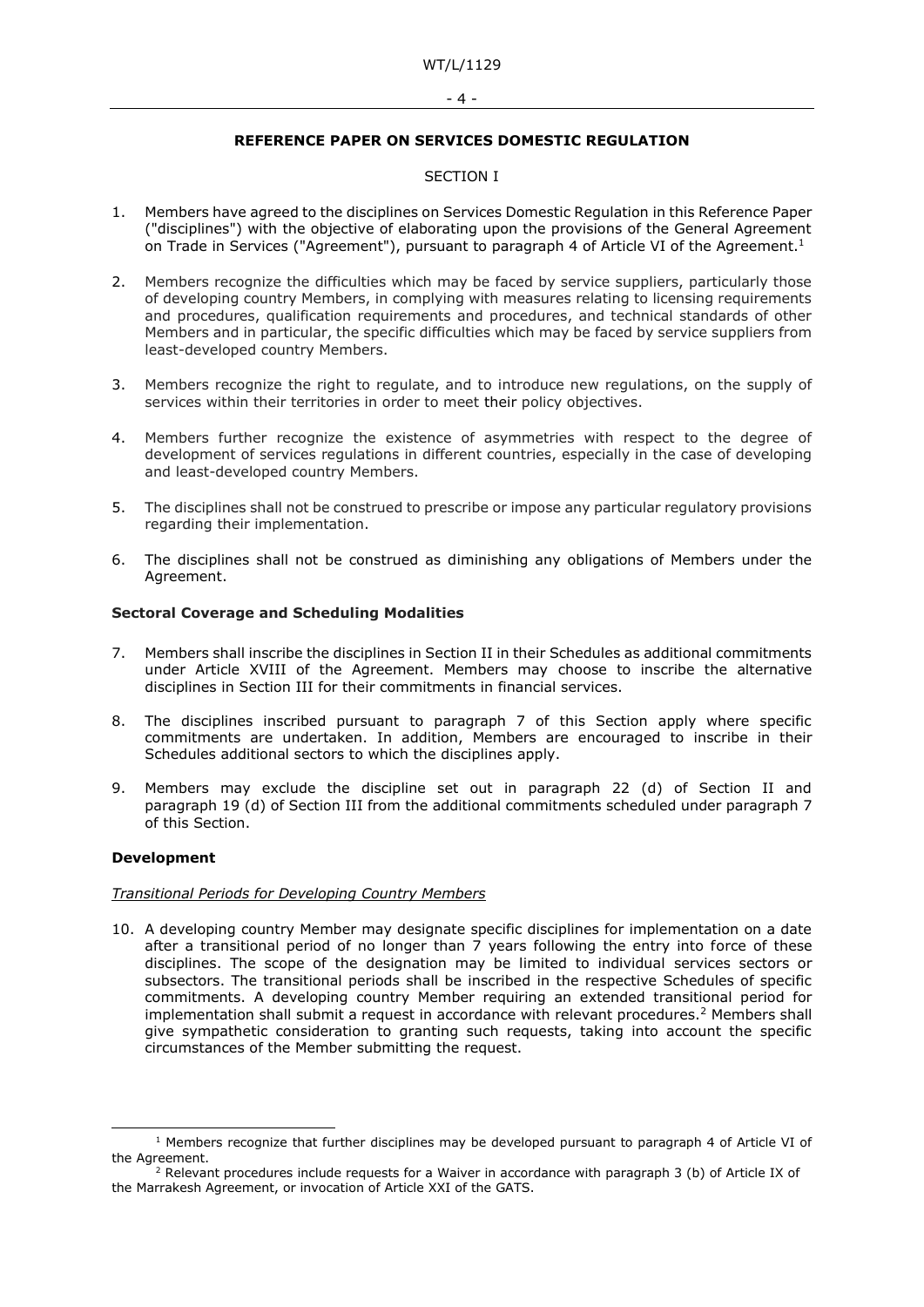### *Participation of Least-Developed Country Members*

11. Least-developed country Members shall inscribe the disciplines pursuant to paragraph 7 of this Section in their Schedules of specific commitments, no later than 6 months in advance of their graduation from least-developed country status. Least-developed country Members may, at that time, designate transitional periods pursuant to paragraph 10 of this Section. Leastdeveloped country Members are nonetheless encouraged to apply these disciplines before their graduation, to the extent consistent with their individual implementation capacity.

## *Technical Assistance and Capacity Building*

- 12. Developed and developing country Members, in a position to do so, are encouraged to provide specific technical assistance and capacity building to developing and in particular leastdeveloped country Members, upon their request and on mutually agreed terms and conditions, aimed, *inter alia*, at:
	- a. developing and strengthening institutional and regulatory capacities to regulate the supply of services and to implement these disciplines, especially provisions and sectors to which transitional periods apply;
	- b. assisting service suppliers of developing and in particular least-developed country Members to meet the relevant requirements and procedures in export markets;
	- c. facilitating the establishment of technical standards and facilitating participation of developing and in particular least-developed country Members facing resource constraints in the relevant international organizations; and
	- d. assisting, through public or private bodies and relevant international organizations, service suppliers of developing and in particular least-developed country Members in building their supply capacity and in complying with domestic regulation.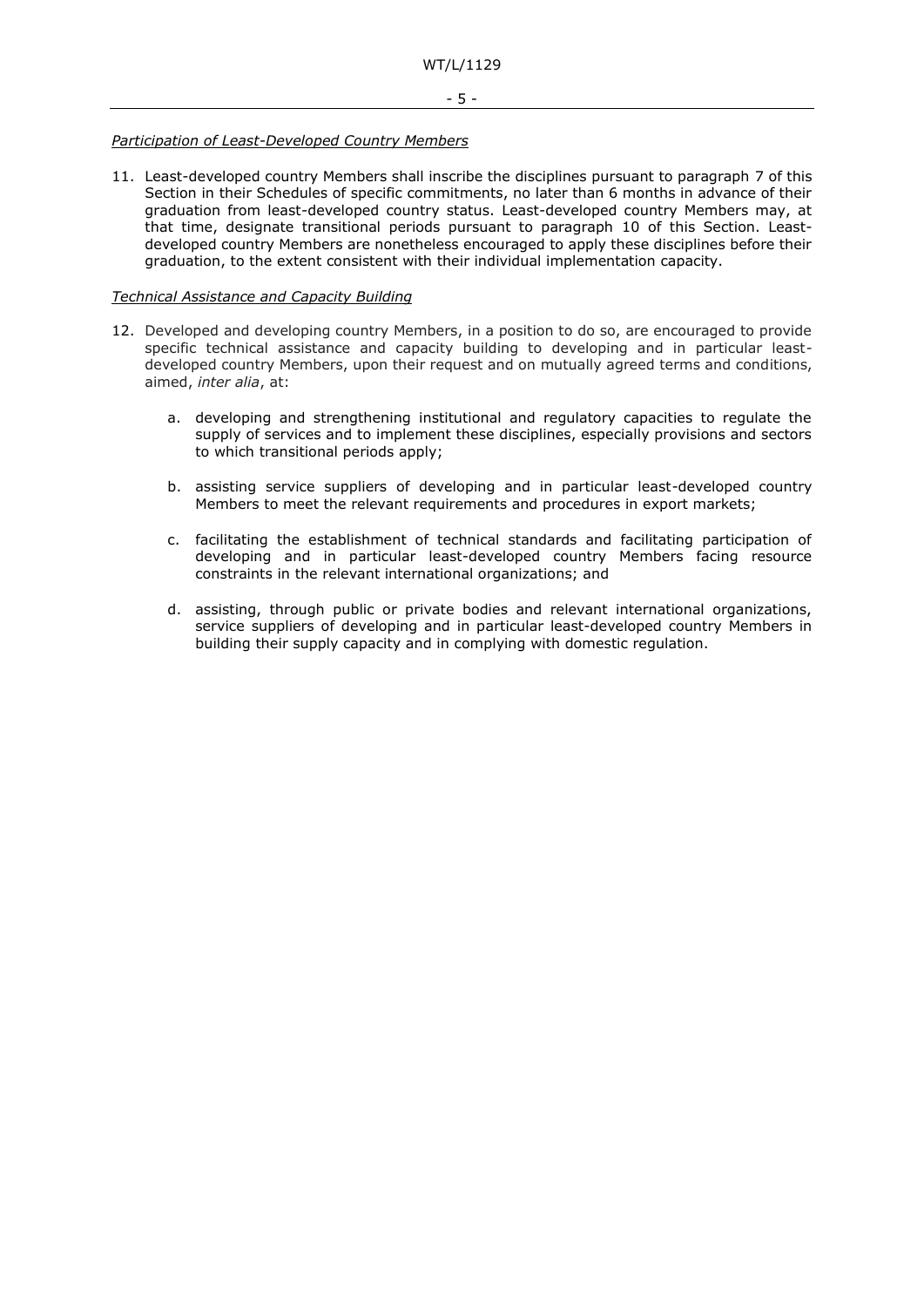#### SECTION II – DISCIPLINES ON SERVICES DOMESTIC REGULATION

#### **Scope of the Disciplines**

- 1. These disciplines apply to measures by Members relating to licensing requirements and procedures, qualification requirements and procedures, and technical standards affecting trade in services.
- 2. These disciplines do not apply to any terms, limitations, conditions, or qualifications set out in a Member's Schedule pursuant to Articles XVI or XVII of the Agreement.
- 3. For the purpose of these disciplines, "authorization" means the permission to supply a service, resulting from a procedure to which an applicant must adhere in order to demonstrate compliance with licensing requirements, qualification requirements, or technical standards.

#### **Submission of Applications**

4. Each Member shall, to the extent practicable, avoid requiring an applicant to approach more than one competent authority for each application for authorization. If a service is within the jurisdiction of multiple competent authorities, multiple applications for authorization may be required.

#### **Application Timeframes**

5. If a Member requires authorization for the supply of a service, it shall ensure that its competent authorities to the extent practicable permit submission of an application at any time throughout the year.<sup>3</sup> If a specific time period for applying exists, the Member shall ensure that the competent authorities allow a reasonable period for the submission of an application.

#### **Electronic Applications and Acceptance of Copies**

- 6. If a Member requires authorization for the supply of a service, it shall ensure that its competent authorities:
	- (a) taking into account their competing priorities and resource constraints, endeavour to accept applications in electronic format; and
	- (b) accept copies of documents, that are authenticated in accordance with the Member's domestic laws and regulations, in place of original documents, unless the competent authorities require original documents to protect the integrity of the authorization process.

#### **Processing of Applications**

- 7. If a Member requires authorization for the supply of a service, it shall ensure that its competent authorities:
	- (a) to the extent practicable, provide an indicative timeframe for processing of an application;
	- (b) at the request of the applicant, provide without undue delay information concerning the status of the application;
	- (c) to the extent practicable, ascertain without undue delay the completeness of an application for processing under the Member's domestic laws and regulations;

<sup>&</sup>lt;sup>3</sup> Competent authorities are not required to start considering applications outside of their official working hours and working days.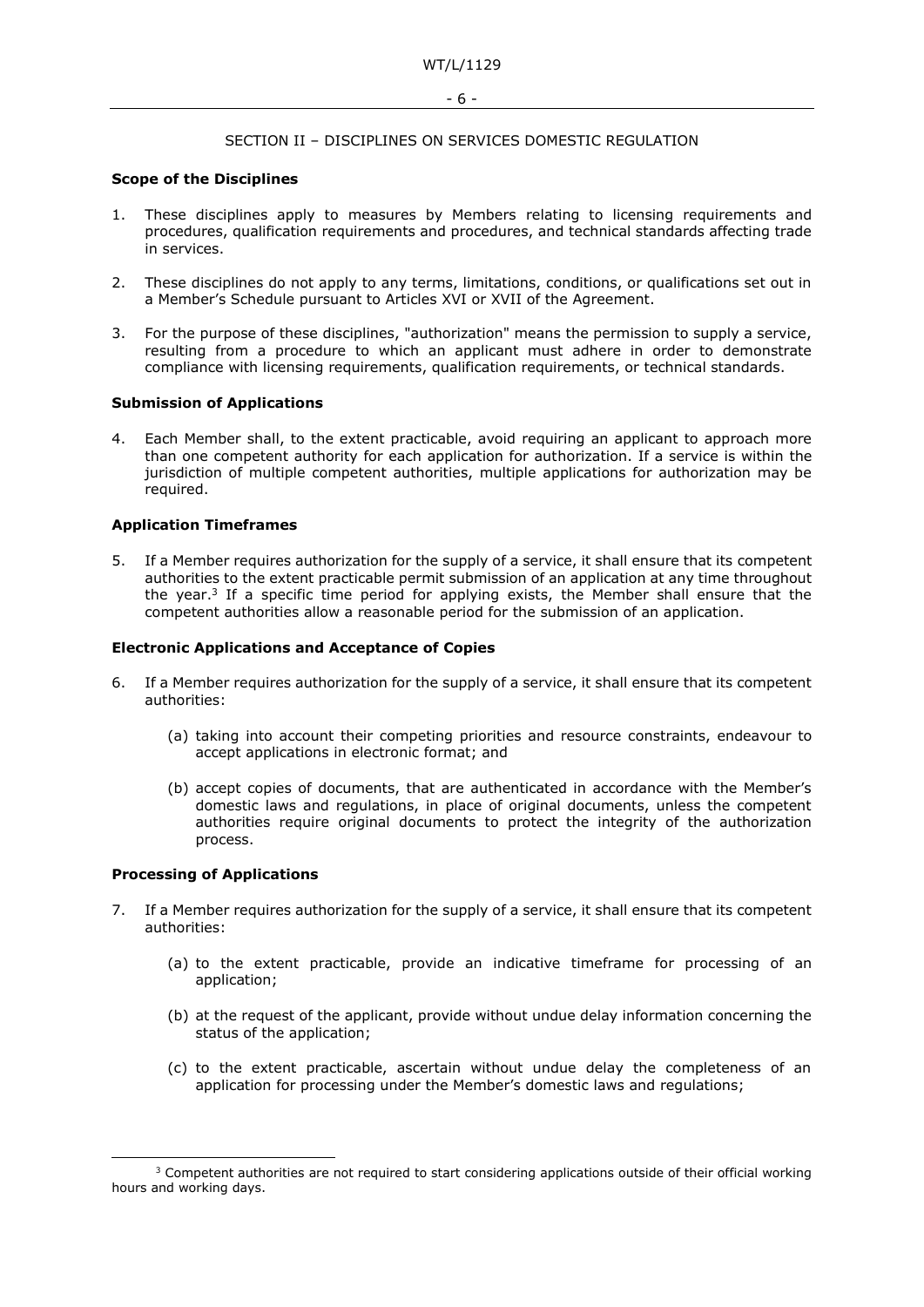- (d) if they consider an application complete for processing under the Member's domestic laws and regulations, <sup>4</sup> within a reasonable period of time after the submission of the application ensure that:
	- i. the processing of the application is completed; and
	- ii. the applicant is informed of the decision concerning the application,<sup>5</sup> to the extent possible in writing;<sup>6</sup>
- (e) if they consider an application incomplete for processing under the Member's domestic laws and regulations, within a reasonable period of time, to the extent practicable:
	- (i) inform the applicant that the application is incomplete;
	- (ii) at the request of the applicant, identify the additional information required to complete the application, or otherwise provide guidance on why the application is considered incomplete; and
	- (iii) provide the applicant with the opportunity<sup>7</sup> to provide the additional information that is required to complete the application;

however, if none of the above is practicable, and the application is rejected due to incompleteness, ensure that they so inform the applicant within a reasonable period of time; and

- (f) if an application is rejected, to the extent possible, either upon their own initiative or upon request of the applicant, inform the applicant of the reasons for rejection and, if applicable, the procedures for resubmission of an application; an applicant should not be prevented from submitting another application<sup>8</sup> solely on the basis of a previously rejected application.
- 8. The competent authorities of a Member shall ensure that authorization, once granted, enters into effect without undue delay, subject to applicable terms and conditions.<sup>9</sup>

#### **Fees**

9. Each Member shall ensure that the authorization fees<sup>10</sup> charged by its competent authorities are reasonable, transparent, based on authority set out in a measure, and do not in themselves restrict the supply of the relevant service.

#### **Assessment of Qualifications**

10. If a Member requires an examination for authorization for the supply of a service, that Member shall ensure that its competent authorities schedule such an examination at reasonably frequent intervals and provide a reasonable period of time to enable applicants to request to take the examination. Having regard to the cost, administrative burden, and the integrity of the procedures involved, Members are encouraged to accept requests in electronic format to take

<sup>4</sup> Competent authorities may require that all information is submitted in a specified format to consider it "complete for processing".

 $5$  Competent authorities may meet this requirement by informing an applicant in advance in writing, including through a published measure, that lack of response after a specified period of time from the date of submission of an application indicates acceptance of the application or rejection of the application.

<sup>6</sup> "In writing" may include in electronic form.

 $<sup>7</sup>$  Such opportunity does not require a competent authority to provide extensions of deadlines.</sup>

<sup>&</sup>lt;sup>8</sup> Competent authorities may require that the content of such an application has been revised.

<sup>9</sup> Competent authorities are not responsible for delays due to reasons outside their competence.

<sup>&</sup>lt;sup>10</sup> Authorization fees do not include fees for the use of natural resources, payments for auction, tendering or other non-discriminatory means of awarding concessions, or mandated contributions to universal service provision.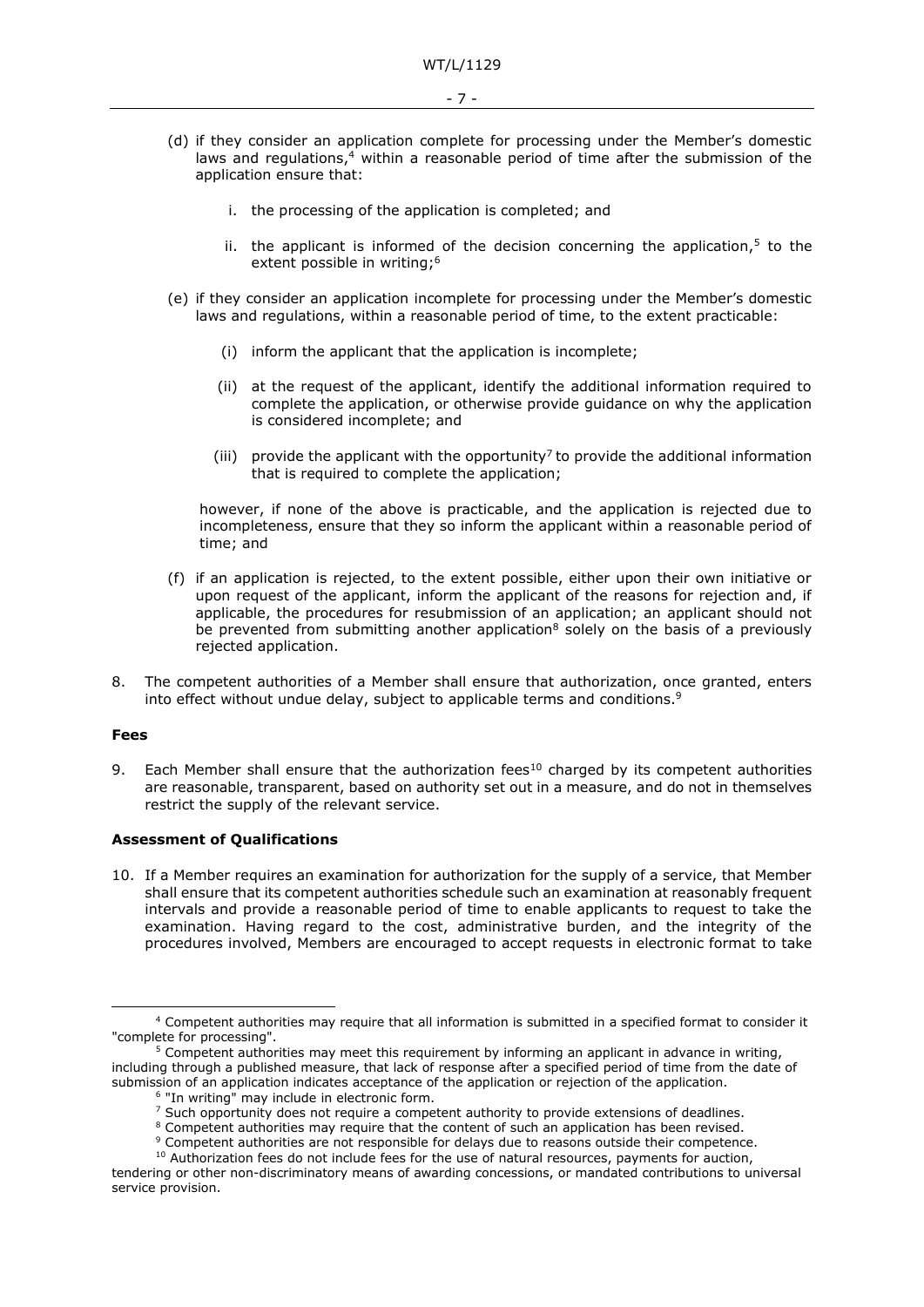such examinations, and to consider, to the extent practicable, the use of electronic means in other aspects of examination processes.

### **Recognition**

11. Where professional bodies of Members are mutually interested in establishing dialogues on issues relating to recognition of professional qualifications, licensing or registration, the relevant Members should consider supporting the dialogue of those bodies where requested and appropriate.

#### **Independence**

12. If a Member adopts or maintains measures relating to the authorization for the supply of a service, the Member shall ensure that its competent authorities reach and administer their decisions in a manner independent from any supplier of the service for which authorization is required.<sup>11</sup>

#### **Publication and Information available**

- 13. If a Member requires authorization for the supply of a service, further to Article III of the Agreement, the Member shall promptly publish, $<sup>12</sup>$  or otherwise make publicly available in</sup> writing, the information necessary for service suppliers or persons seeking to supply a service to comply with the requirements and procedures for obtaining, maintaining, amending and renewing such authorization. Such information shall include, *inter alia*, where it exists:
	- (a) the requirements and procedures;
	- (b) contact information of relevant competent authorities;
	- (c) fees;
	- (d) technical standards;
	- (e) procedures for appeal or review of decisions concerning applications;
	- (f) procedures for monitoring or enforcing compliance with the terms and conditions of licenses or qualifications;
	- (g) opportunities for public involvement, such as through hearings or comments; and
	- (h) indicative timeframes for processing of an application.

#### **Opportunity to Comment and Information before Entry into Force**

- 14. To the extent practicable and in a manner consistent with its legal system for adopting measures, each Member $^{13}$  shall publish in advance:
	- (a) its laws and regulations of general application it proposes to adopt in relation to matters falling within the scope of paragraph 1 of this Section; or

 $11$  For greater certainty, this provision does not mandate a particular administrative structure; it refers to the decision-making process and administering of decisions.

 $12$  For purposes of these disciplines, "publish" means to include in an official publication, such as an official journal, or on an official website. Members are encouraged to consolidate electronic publications into a single portal.

 $13$  Paragraphs 14 to 17 of this Section recognize that Members have different systems to consult interested persons and other Members on certain measures before their adoption, and that the alternatives set out in paragraph 14 of this Section reflect different legal systems.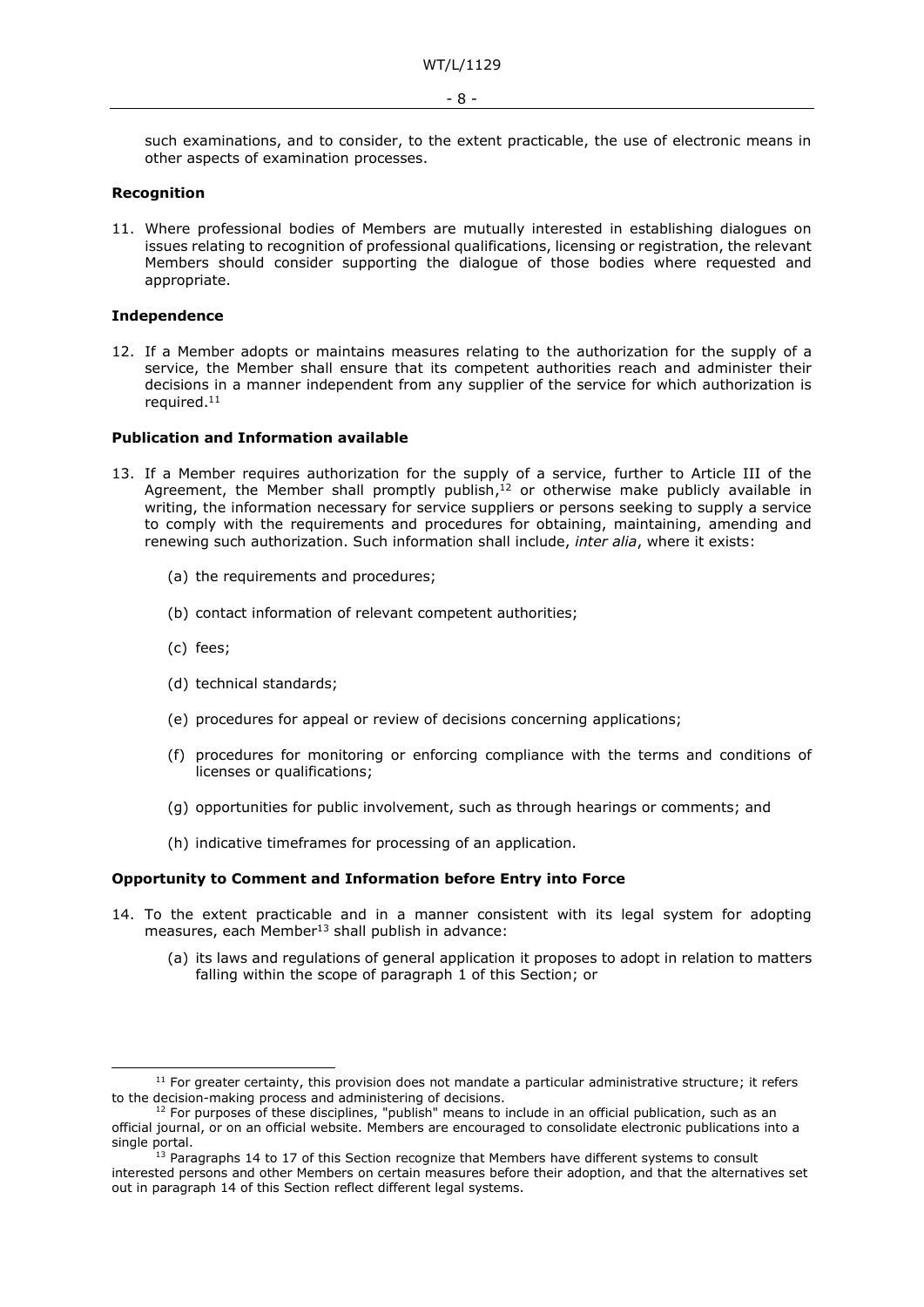- (b) documents that provide sufficient details about such a possible new law or regulation to allow interested persons and other Members to assess whether and how their interests might be significantly affected.
- 15. To the extent practicable and in a manner consistent with its legal system for adopting measures, each Member is encouraged to apply paragraph 14 of this Section to procedures and administrative rulings of general application it proposes to adopt in relation to matters falling within the scope of paragraph 1 of this Section.
- 16. To the extent practicable and in a manner consistent with its legal system for adopting measures, each Member shall provide interested persons and other Members a reasonable opportunity to comment on such proposed measures or documents published under paragraphs 14 or 15 of this Section.
- 17. To the extent practicable and in a manner consistent with its legal system for adopting measures, each Member shall consider comments received under paragraph 16 of this Section.<sup>14</sup>
- 18. In publishing a law or regulation referred to in paragraph 14 (a) of this Section, or in advance of such publication, to the extent practicable and in a manner consistent with its legal system for adopting measures, a Member is encouraged to explain the purpose and rationale of the law or regulation.
- 19. Each Member shall, to the extent practicable, endeavour to allow reasonable time between publication of the text of a law or regulation referred to in paragraph 14 (a) of this Section and the date on which service suppliers must comply with the law or regulation.

## **Enquiry Points**

20. Each Member shall maintain or establish appropriate mechanisms for responding to enquiries from service suppliers or persons seeking to supply a service regarding the measures referred to in paragraph 1 of this Section.<sup>15</sup> A Member may choose to address such enquiries through either the enquiry and contact points established under Articles III and IV of the Agreement or any other mechanisms as appropriate.

## **Technical Standards**

21. Each Member shall encourage its competent authorities, when adopting technical standards, to adopt technical standards developed through open and transparent processes, and shall encourage any body, including relevant international organizations, <sup>16</sup> designated to develop technical standards to use open and transparent processes.

#### **Development of Measures**

- 22. If a Member adopts or maintains measures relating to the authorization for the supply of a service, the Member shall ensure that:
	- (a) such measures are based on objective and transparent criteria;<sup>17</sup>
	- (b) the procedures are impartial, and that the procedures are adequate for applicants to demonstrate whether they meet the requirements, if such requirements exist;

 $14$  This provision is without prejudice to the final decision of a Member that adopts or maintains any measure for authorization for the supply of a service.

 $15$  It is understood that resource constraints may be a factor in determining whether a mechanism for responding to enquiries is appropriate.

 $16$  The term "relevant international organizations" refers to international bodies whose membership is open to the relevant bodies of at least all Members of the WTO.

<sup>&</sup>lt;sup>17</sup> Such criteria may include, *inter alia*, competence and the ability to supply a service, including to do so in a manner consistent with a Member's regulatory requirements, such as health and environmental requirements. Competent authorities may assess the weight to be given to each criterion.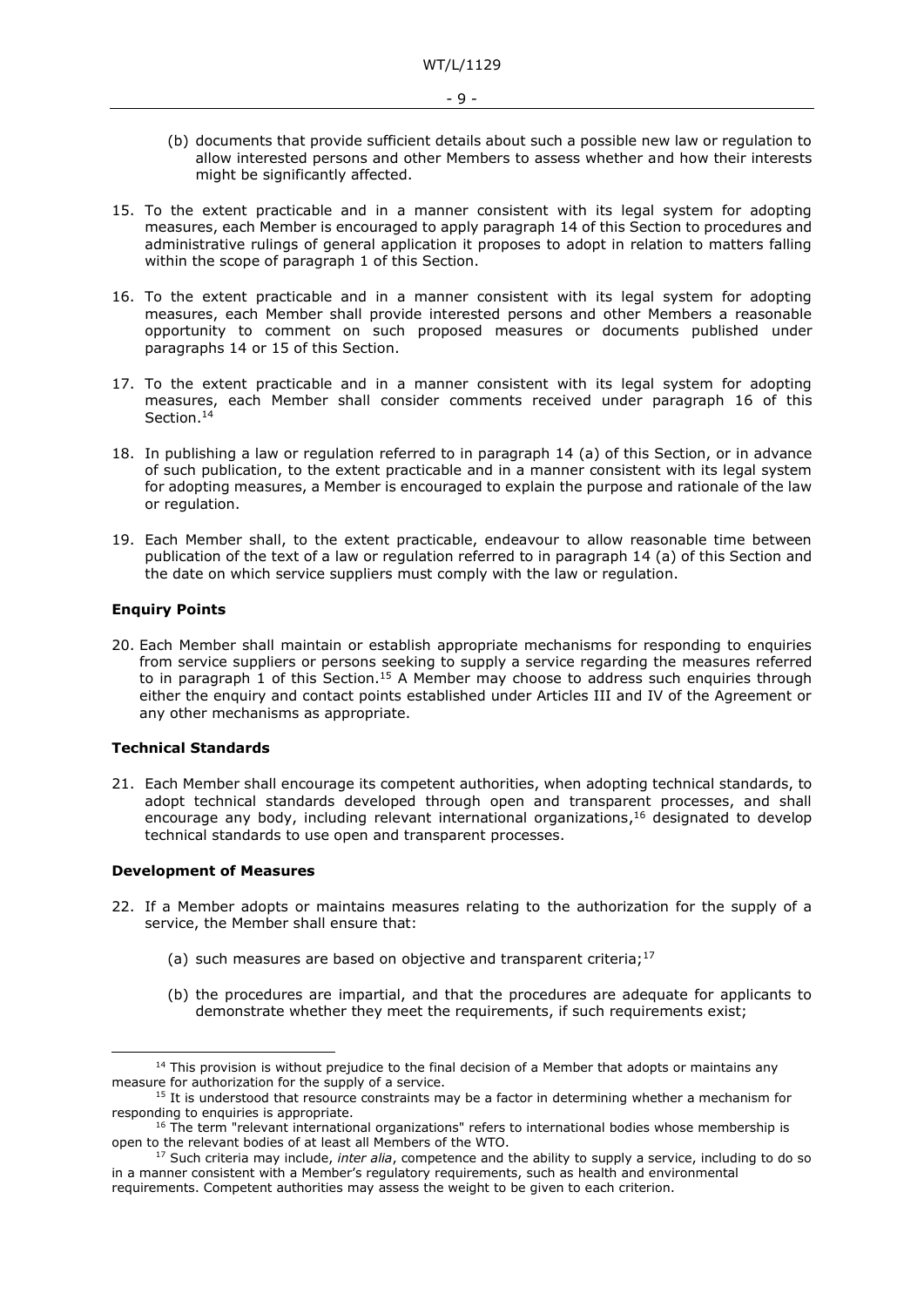- (c) the procedures do not in themselves unjustifiably prevent the fulfilment of requirements; and
- (d) such measures do not discriminate between men and women. 18

<sup>&</sup>lt;sup>18</sup> Differential treatment that is reasonable and objective, and aims to achieve a legitimate purpose, and adoption by Members of temporary special measures aimed at accelerating de facto equality between men and women, shall not be considered discrimination for the purposes of this provision.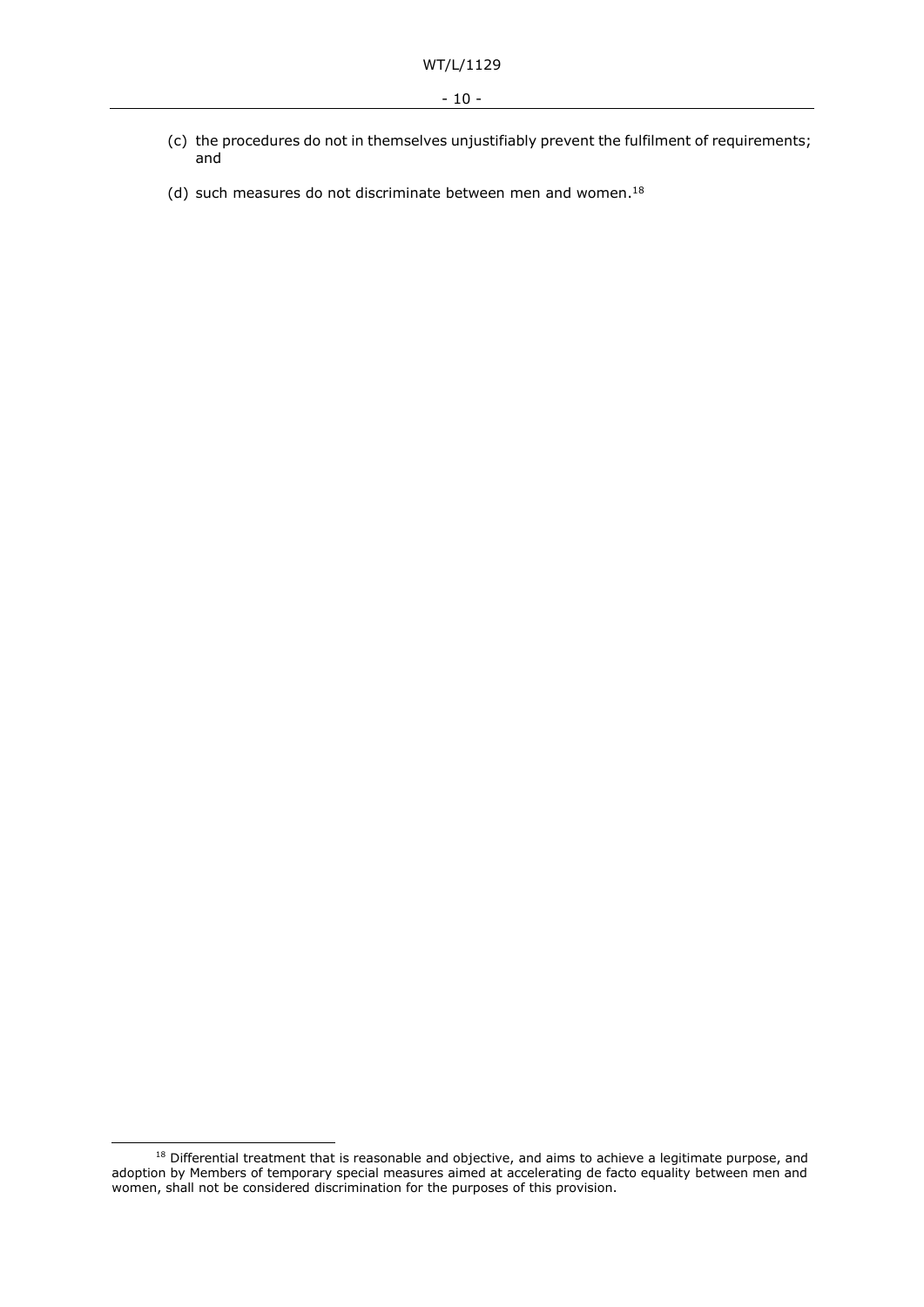#### - 11 -

#### SECTION III - ALTERNATIVE DISCIPLINES ON SERVICES DOMESTIC REGULATION FOR FINANCIAL SERVICES

## **Scope**

- 1. These disciplines apply to measures by Members relating to licensing requirements and procedures, and qualification requirements and procedures affecting trade in financial services, as defined in the GATS Annex on Financial Services.
- 2. These disciplines do not apply to any terms, limitations, conditions, or qualifications set out in a Member's Schedule pursuant to Articles XVI or XVII of the Agreement.
- 3. For the purpose of these disciplines, "authorization" means the permission to supply a service, resulting from a procedure to which an applicant must adhere in order to demonstrate compliance with licensing requirements, or qualification requirements.

## **Application Timeframes**

4. If a Member requires authorization for the supply of a service, it shall ensure that its competent authorities to the extent practicable permit submission of an application at any time throughout the year.<sup>19</sup> If a specific time period for applying exists, the Member shall ensure that the competent authorities allow a reasonable period for the submission of an application.

#### **Electronic Applications and Acceptance of Copies**

- 5. If a Member requires authorization for the supply of a service, it shall ensure that its competent authorities:
	- (a) taking into account their competing priorities and resource constraints, endeavour to accept applications in electronic format; and
	- (b) accept copies of documents, that are authenticated in accordance with the Member's domestic laws and regulations, in place of original documents, unless the competent authorities require original documents to protect the integrity of the authorization process.

## **Processing of Applications**

- 6. If a Member requires authorization for the supply of a service, it shall ensure that its competent authorities:
	- (a) to the extent practicable, provide an indicative timeframe for processing of an application;
	- (b) at the request of the applicant, provide without undue delay information concerning the status of the application;
	- (c) to the extent practicable, ascertain without undue delay the completeness of an application for processing under the Member's domestic laws and regulations;
	- (d) if they consider an application complete for processing under the Member's domestic laws and regulations,<sup>20</sup> within a reasonable period of time after the submission of the application ensure that:
		- (i) the processing of the application is completed; and

 $19$  Competent authorities are not required to start considering applications outside of their official working hours and working days.

<sup>&</sup>lt;sup>20</sup> Competent authorities may require that all information is submitted in a specified format to consider it "complete for processing".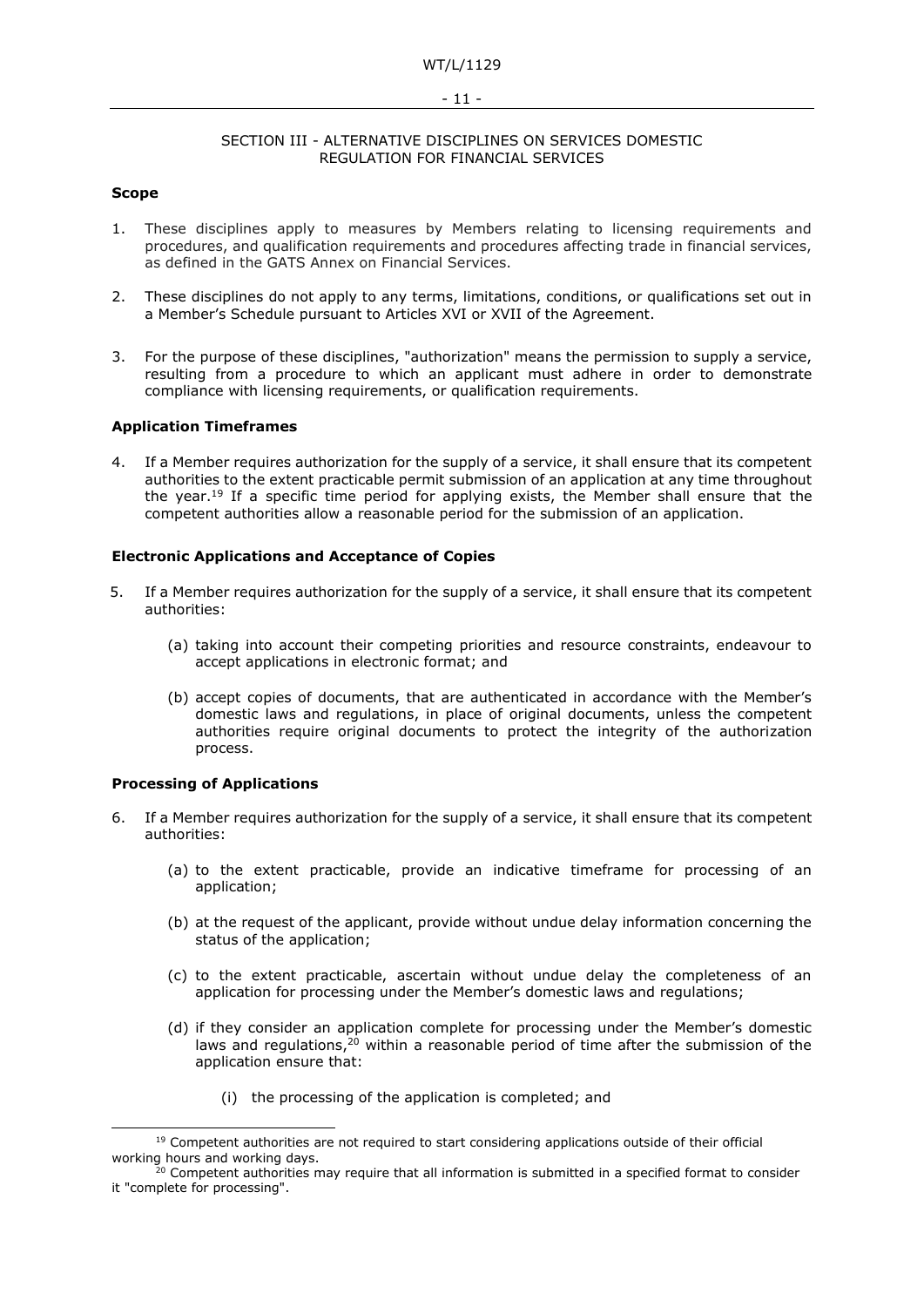- (ii) the applicant is informed of the decision concerning the application, $21$  to the extent possible in writing;<sup>22</sup>
- (e) if they consider an application incomplete for processing under the Member's domestic laws and regulations, within a reasonable period of time, to the extent practicable:
	- (i) inform the applicant that the application is incomplete;
	- (ii) at the request of the applicant, identify the additional information required to complete the application, or otherwise provide guidance on why the application is considered incomplete; and
	- (iii) provide the applicant with the opportunity<sup>23</sup> to provide the additional information that is required to complete the application;

however, if none of the above is practicable, and the application is rejected due to incompleteness, ensure that they so inform the applicant within a reasonable period of time; and

- (f) if an application is rejected, to the extent practicable, either upon their own initiative or upon request of the applicant, inform the applicant of the reasons for rejection and, if applicable, the procedures for resubmission of an application; an applicant should not be prevented from submitting another application<sup>24</sup> solely on the basis that an application had been previously rejected.
- 7. The competent authorities of a Member shall ensure that authorization, once granted, enters into effect without undue delay, subject to applicable terms and conditions.<sup>25</sup>

#### **Fees**

8. Each Member shall ensure that its competent authorities, with respect to authorization fees<sup>26</sup> they charge, provide applicants with a schedule of fees or information on how fee amounts are determined.

## **Assessment of Qualifications**

9. If a Member requires an examination for authorization for the supply of a service, that Member shall ensure that its competent authorities schedule such an examination at reasonably frequent intervals and provide a reasonable period of time to enable applicants to request to take the examination. Having regard to the cost, administrative burden, and the integrity of the procedures involved, Members are encouraged to accept requests in electronic format to take such examinations, and to consider, to the extent practicable, the use of electronic means in other aspects of examination processes.

## **Independence**

10. If a Member adopts or maintains measures relating to the authorization for the supply of a service, the Member shall ensure that its competent authorities reach and administer their

 $21$  Competent authorities may meet this requirement by informing an applicant in advance in writing, including through a published measure, that lack of response after a specified period of time from the date of submission of an application indicates acceptance of the application or rejection of the application.

<sup>&</sup>lt;sup>22</sup> "In writing" may include in electronic form.

<sup>&</sup>lt;sup>23</sup> Such opportunity does not require a competent authority to provide extensions of deadlines.

 $24$  Competent authorities may require that the content of such an application has been revised.

<sup>&</sup>lt;sup>25</sup> Competent authorities are not responsible for delays due to reasons outside their competence.

<sup>&</sup>lt;sup>26</sup> Authorization fees do not include fees for the use of natural resources, payments for auction, tendering or other non-discriminatory means of awarding concessions, or mandated contributions to universal

service provision.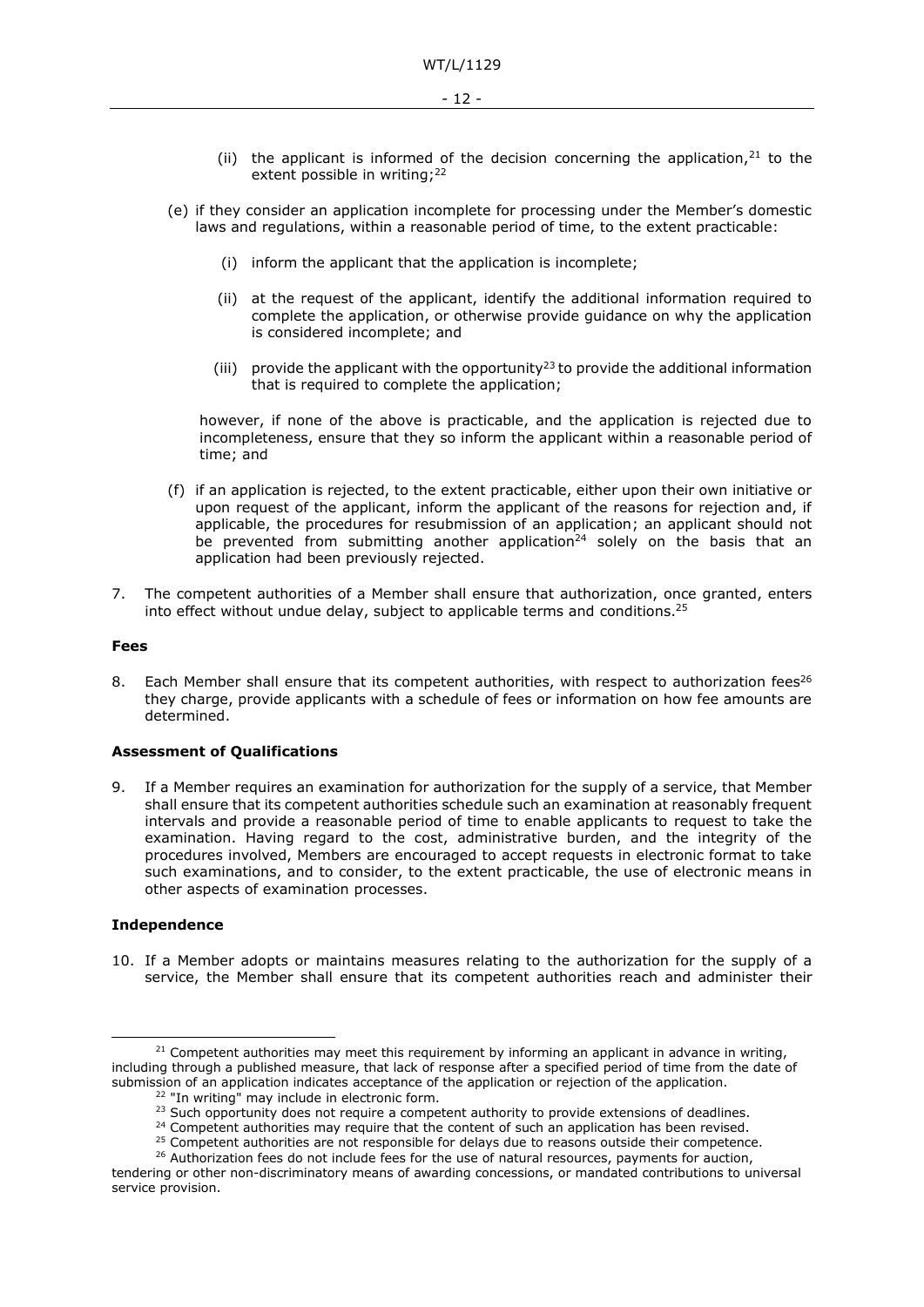decisions in a manner independent from any supplier of the service for which authorization is required.<sup>27</sup>

## **Publication and Information available**

- 11. If a Member requires authorization for the supply of a service, further to Article III of the Agreement and paragraphs 6 and 8 of this Section, the Member shall promptly publish, $28$  or otherwise make publicly available in writing the information necessary for service suppliers or persons seeking to supply a service to comply with the requirements and procedures for obtaining, maintaining, amending and renewing such authorization. Such information shall include, *inter alia*, where it exists:
	- (a) the requirements and procedures;
	- (b) contact information of relevant competent authorities;
	- (c) procedures for appeal or review of decisions concerning applications;
	- (d) procedures for monitoring or enforcing compliance with the terms and conditions of licenses or qualifications; and
	- (e) opportunities for public involvement, such as through hearings or comments.

#### **Opportunity to Comment and Information before Entry into Force**

- 12. To the extent practicable and in a manner consistent with its legal system for adopting measures, each Member<sup>29</sup> shall publish in advance:
	- (a) its laws and regulations of general application it proposes to adopt in relation to matters falling within the scope of paragraph 1 of this Section; or
	- (b) documents that provide sufficient details about such a possible new law or regulation to allow interested persons and other Members to assess whether and how their interests might be significantly affected.
- 13. To the extent practicable and in a manner consistent with its legal system for adopting measures, each Member is encouraged to apply paragraph 12 of this Section to procedures and administrative rulings of general application it proposes to adopt in relation to matters falling within the scope of paragraph 1.
- 14. To the extent practicable and in a manner consistent with its legal system for adopting measures, each Member shall provide interested persons and other Members a reasonable opportunity to comment on such proposed measures or documents published under paragraphs 12 or 13 of this Section.
- 15. To the extent practicable and in a manner consistent with its legal system for adopting measures, each Member shall consider comments received under paragraph 14 of this Section. 30
- 16. In publishing a law or regulation referred to in paragraph 12 (a) of this Section, or in advance of such publication, to the extent practicable and in a manner consistent with its legal system

 $27$  For greater certainty, this provision does not mandate a particular administrative structure; it refers to the decision-making process and administering of decisions.

 $28$  For purposes of these disciplines, "publish" means to include in an official publication, such as an official journal, or on an official website. Members are encouraged to consolidate electronic publications into a single portal.

<sup>&</sup>lt;sup>'29</sup> Paragraphs 12 to 15 of this Section recognize that Members have different systems to consult interested persons and other Members on certain measures before their adoption, and that the alternatives set out in paragraph 12 of this Section reflect different legal systems.

 $30$  This provision is without prejudice to the final decision of a Member that adopts or maintains any measure for authorization for the supply of a service.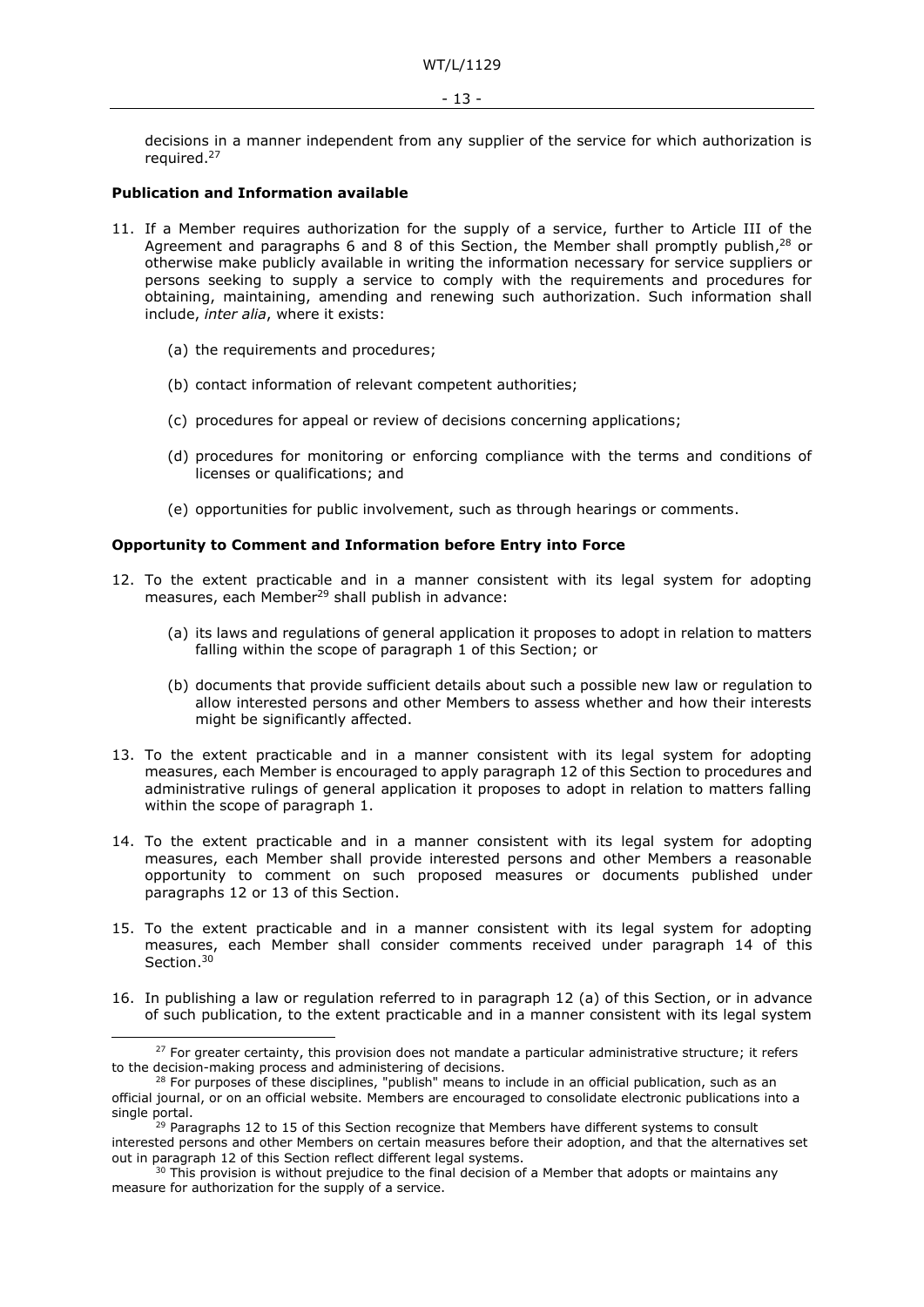for adopting measures, a Member is encouraged to explain the purpose and rationale of the law or regulation.

17. Each Member shall, to the extent practicable, endeavour to allow reasonable time between publication of the text of a law or regulation referred to in paragraph 12 (a) of this Section and the date on which service suppliers must comply with the law or regulation.

## **Enquiry Points**

18. Each Member shall maintain or establish appropriate mechanisms for responding to enquiries from service suppliers or persons seeking to supply a service regarding the measures referred to in paragraph 1 of this Section.<sup>31</sup> A Member may choose to address such enquiries through either the enquiry and contact points established under Articles III and IV of the Agreement or any other mechanisms as appropriate.

#### **Development of Measures**

- 19. If a Member adopts or maintains measures relating to the authorization for the supply of a service, the Member shall ensure that:
	- (a) such measures are based on objective and transparent criteria;  $32$
	- (b) the procedures are impartial, and that the procedures are adequate for applicants to demonstrate whether they meet the requirements, if such requirements exist;
	- (c) the procedures do not in themselves unjustifiably prevent fulfilment of requirements; and

**\_\_\_\_\_\_\_\_\_\_\_\_\_\_\_**

(d) such measures do not discriminate between men and women.  $33$ 

 $31$  It is understood that resource constraints may be a factor in determining whether a mechanism for responding to enquiries is appropriate.

<sup>&</sup>lt;sup>32</sup> Such criteria may include, *inter alia*, competence and the ability to supply a service, including to do so in a manner consistent with a Member's regulatory requirements. Competent authorities may assess the weight to be given to each criterion.

<sup>&</sup>lt;sup>33</sup> Differential treatment that is reasonable and objective, and aims to achieve a legitimate purpose, and adoption by Members of temporary special measures aimed at accelerating de facto equality between men and women, shall not be considered discrimination for the purposes of this provision.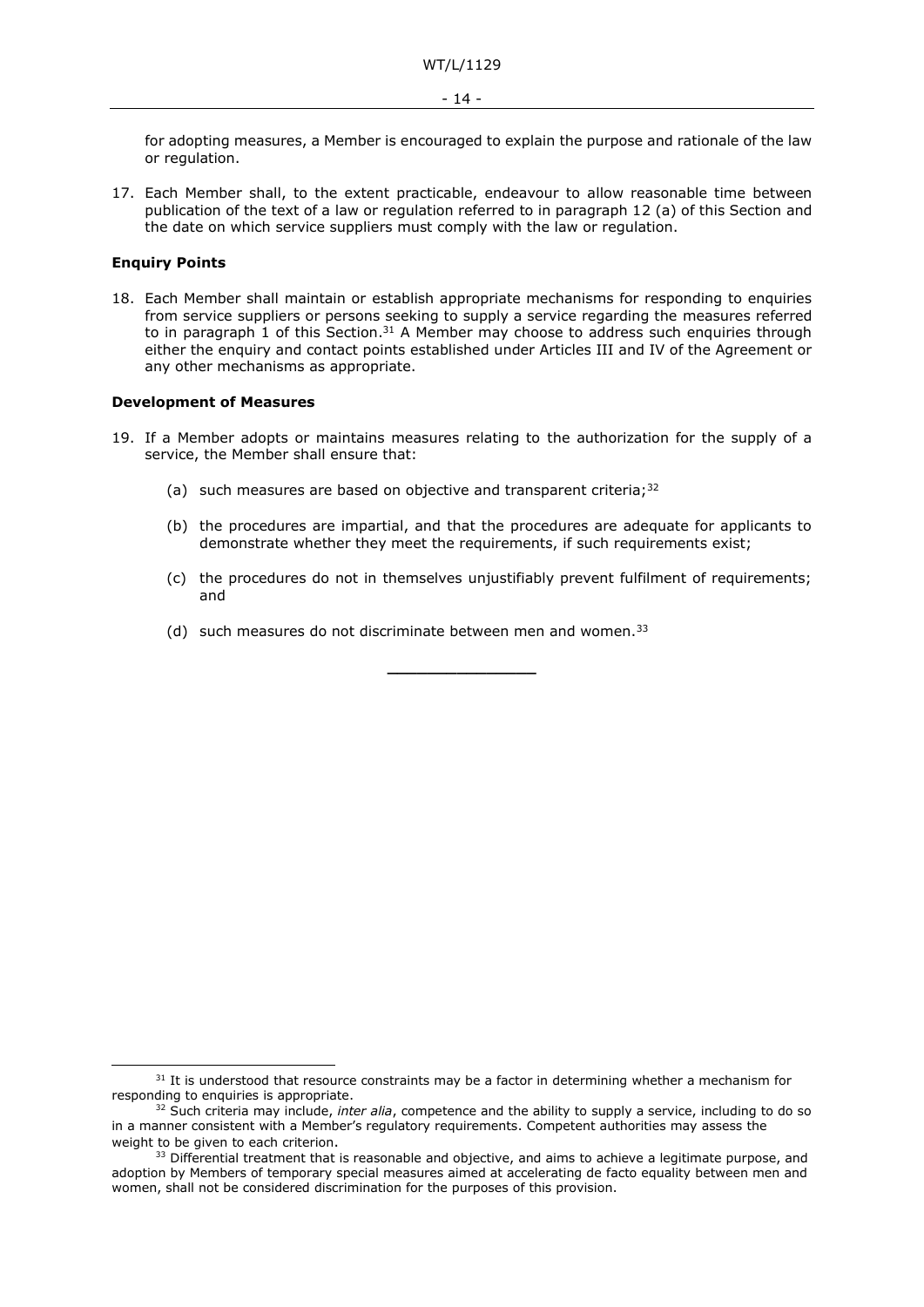WT/L/1129

 $-15 -$ 

## **ANNEX 2**



**INF/SDR/3/Rev.1**

2 December 2021

(21-9072) Page: 1/2

## **JOINT INITIATIVE ON SERVICES DOMESTIC REGULATION**

## SCHEDULES OF SPECIFIC COMMITMENTS

## *Revision\**

This document contains a list of the Schedules of Specific Commitments concerning services domestic regulation disciplines.

 $\frac{1}{2}$  ,  $\frac{1}{2}$  ,  $\frac{1}{2}$  ,  $\frac{1}{2}$  ,  $\frac{1}{2}$  ,  $\frac{1}{2}$  ,  $\frac{1}{2}$  ,  $\frac{1}{2}$  ,  $\frac{1}{2}$  ,  $\frac{1}{2}$  ,  $\frac{1}{2}$  ,  $\frac{1}{2}$  ,  $\frac{1}{2}$  ,  $\frac{1}{2}$  ,  $\frac{1}{2}$  ,  $\frac{1}{2}$  ,  $\frac{1}{2}$  ,  $\frac{1}{2}$  ,  $\frac{1$ 

|     | <b>MEMBER</b>         | <b>DATE OF SUBMISSION</b>                      | <b>DOCUMENT SYMBOL</b> |
|-----|-----------------------|------------------------------------------------|------------------------|
| 1.  | <b>Albania</b>        | 22.11.2021                                     | INF/SDR/IDS/ALB/Rev.1  |
| 2.  | Argentina             | 29.10.2021                                     | INF/SDR/IDS/ARG        |
| 3.  | <b>Australia</b>      | 19.10.2021                                     | INF/SDR/IDS/AUS/Rev.1  |
| 4.  | Bahrain, Kingdom of   | To be submitted no later than<br>31 March 2022 |                        |
| 5.  | <b>Brazil</b>         | 12.11.2021                                     | INF/SDR/IDS/BRA/Rev.1  |
| 6.  | Canada                | 22.10.2021                                     | INF/SDR/IDS/CAN/Rev.1  |
| 7.  | <b>Chile</b>          | 29.10.2021                                     | INF/SDR/IDS/CHL/Rev.1  |
| 8.  | China                 | 29.10.2021                                     | INF/SDR/IDS/CHN/Rev.1  |
| 9.  | Colombia              | 29.10.2021                                     | INF/SDR/IDS/COL/Rev.1  |
| 10. | Costa Rica            | 17.11.2021                                     | INF/SDR/IDS/CRI/Rev.1  |
| 11. | <b>El Salvador</b>    | To be submitted no later than<br>31 March 2022 |                        |
| 12. | <b>European Union</b> | 29.10.2021                                     | INF/SDR/IDS/EU/Rev.1   |
| 13. | Hong Kong, China      | 02.11.2021                                     | INF/SDR/IDS/HKG/Rev.1  |
| 14. | <b>Iceland</b>        | 29.10.2021                                     | INF/SDR/IDS/ISL/Rev.1  |
| 15. | <b>Israel</b>         | 29.10.2021                                     | INF/SDR/IDS/ISR/Rev.1  |
| 16. | <b>Japan</b>          | 28.10.2021                                     | INF/SDR/IDS/JPN/Rev.1  |
| 17. | <b>Kazakhstan</b>     | 26.11.2021                                     | INF/SDR/IDS/KAZ/Rev.1  |

\* This revision is to add El Salvador to the list of Schedules of Specific Commitments.